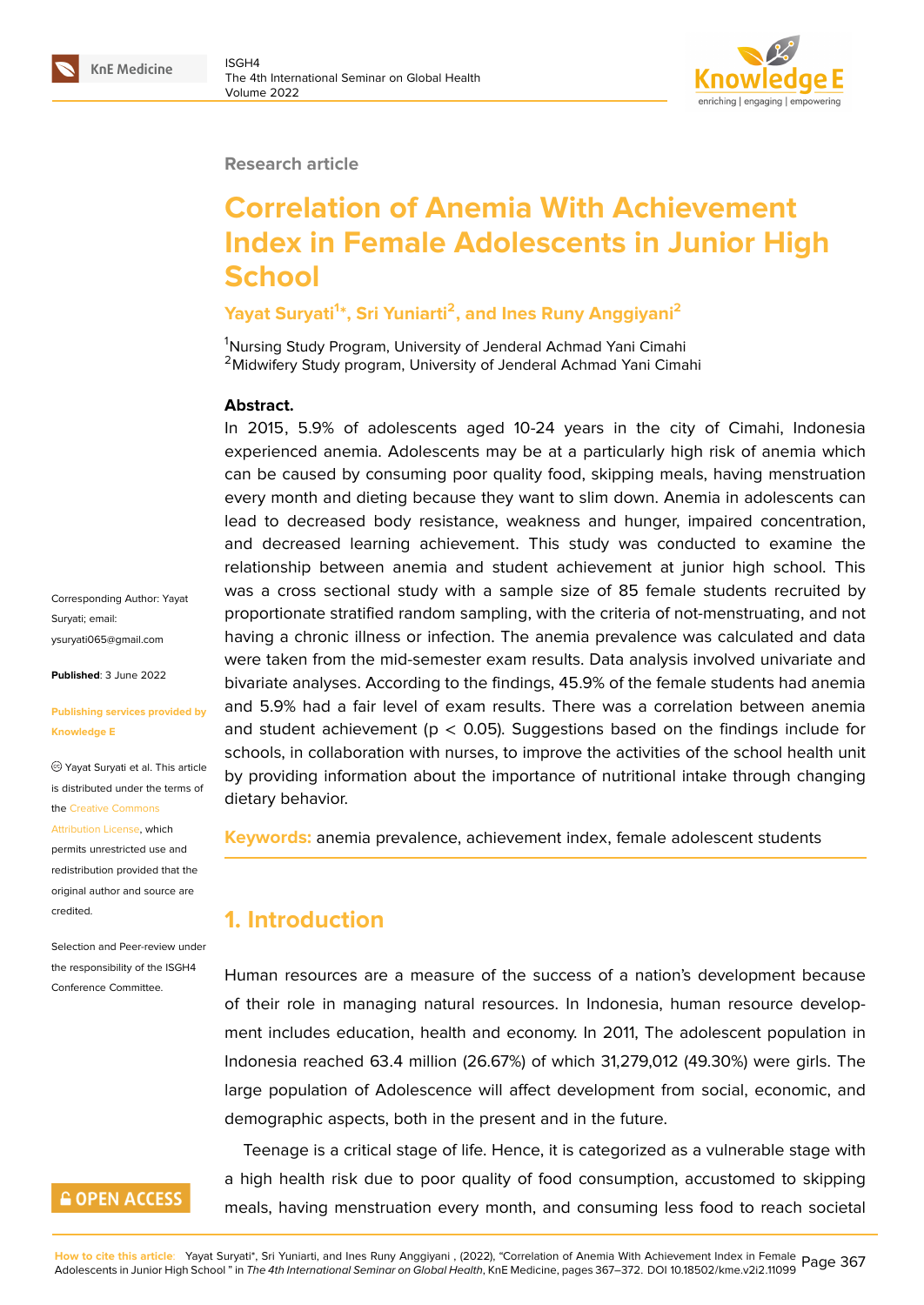standards of body goals [1]. Famela Adolescence are more susceptible to anemia because Adolescences are in a period of growth that requires higher nutrients including iron. Iron deficiency can lead to anemia and fatigue, conditions that prevent them from seizing opportunities to wo[rk](#page-5-0) and excel in school [2].

The prevalence of anemia in Indonesia was 21.7% with a proportion of 20.6% in urban areas and 22.8% in rural areas. Based on the age group, patients with anemia aged 5-14 years were 26.4% and 18.4% were in the 15-24-yea[r a](#page-5-1)ge group. In the city of Cimahi, the number of adolescent girls was 17,790 with 5.9% of the population were 10-24 years old and had anemia. The cause of anemia in adolescents can be due to nutritional status, from 100 female students, 53,3% of them had normal nutritional status, 21% had anemia, and 5.9% had a fair level of exam result [3].

Based on the problems above, where the incidence of anemia in adolescent girls is still high and adolescence is a period of growth and high activity, if experiencing anemia becomes a problem for adolesc[en](#page-5-2)ts. Previous studies only looked at anemia from nutritional intake associated with achievement and HB levels associated with achievement in all adolescent girls between the ages of 10-24 years. whereas seen from the theory in general it does not see what causes anemia that anemia can cause a decrease in brain function, which will affect learning abilities, difficulty concentrating, weakness, and dizziness. so that researchers feel the need to know and conduct research on the relationship between the incidence of anemia and the achievement index of junior high school students or in early teens between 13-15 years.

# **2. Methodology**

This study uses a survey method with a cross sectional approach, which was conducted in March 2017 at the Indonesian Teachers Association 1 Junior High School in Cimahi City. The population was 549 female students with the criteria of all female students in grades VII, VIII and IX, and not menstruating, the sample was taken by stratified random sampling and obtained as many as 85 female students. The instrument used to measure anemia is the Haemometer while to measure the achievement index using the report card with criteria based on the Minister of Education and Culture No. 54 of 2013. The procedure for collecting data begins with obtaining a research permit, an ethical test is carried out at the institutional ethics committee, after obtaining permission and passing the test. ethics then takes a sample, namely by collecting all female students from each class VII, VIII, IX, then a lottery is carried out using a lottery number based on the serial number for one day, then the next day an achievement index assessment is carried out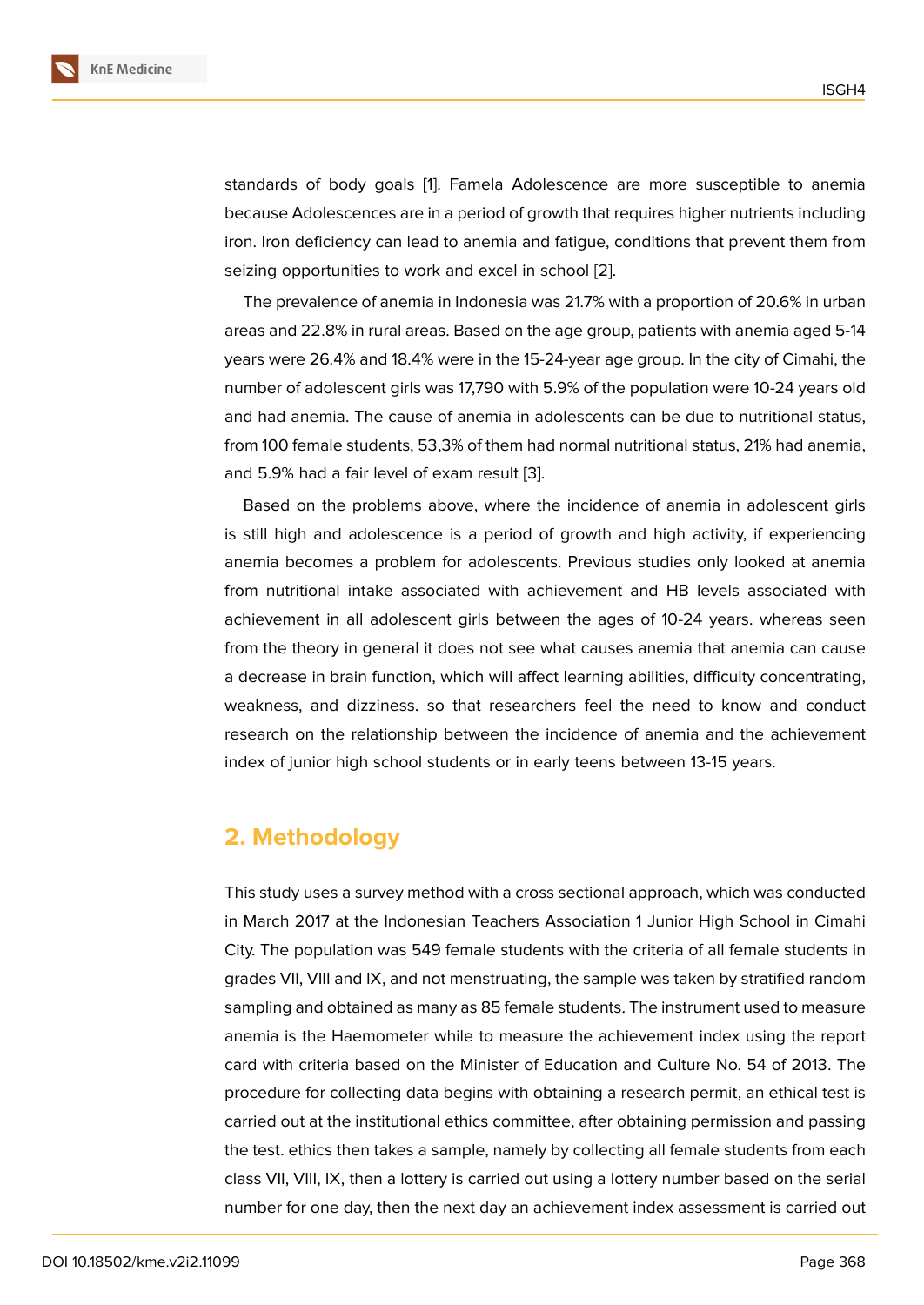by looking at the 2016 report card scores. After the data is collected, data analysis is carried out using the Statistical Package for the Social Sciences, univariate analysis by looking at the frequency distribution of two variables, namely the incidence of anemia and the Achievement Index, while the Bivariate test because the data is categorical and categorical with tabs. el  $2 \times 3$ . then the data analysis uses the Person Chi-Square test.

# **3. Results**

#### **3.1. Univariate Analysis**

**3.1.1. Distribution of Anemia Prevalence for female adolescent students in Junior Hight School**

| Variable          |                  | Total | Percentage of |  |  |
|-------------------|------------------|-------|---------------|--|--|
| Anemia            | Anemia           | 39    | 45.9          |  |  |
|                   | No Anemia        | 46    | 54.1          |  |  |
|                   | Total            | 85    | 100           |  |  |
| Achievement Index | <b>Very Good</b> | 14    | 16.5          |  |  |
|                   | Good             | 66    | 77.6          |  |  |
|                   | Fair             | 5     | 5.9           |  |  |
|                   | Total            | 85    | 100           |  |  |

Table 1: Distribution of Anemia Prevalence for female adolescent students in Junior Hight School in cimahi.

Based on table 4.1 above, it was found that of the 85 female adolescent students, more than half did not experience anemia as many as 46 female adolescent students (54.1%) and more than half had a good achievement index, namely as many as 66 female adolescent students (77.6%).

#### **3.2. Bivariate Analysis**

### **3.2.1. The correlation between the Incidence of Anemia in teenage Girls and the Achievement Index in Junior High School**

Based on table 4.1 above, the results showed that from 39 students with anemia, 34 students (87.2%) had a good achievement index, while from 46 students who did not experience anemia, 32 students (69.6%) had a good achievement index. The results of statistical tests obtained *p value of* 0.032 which means that there is a significant correlation between the incidence of anemia and the achievement index.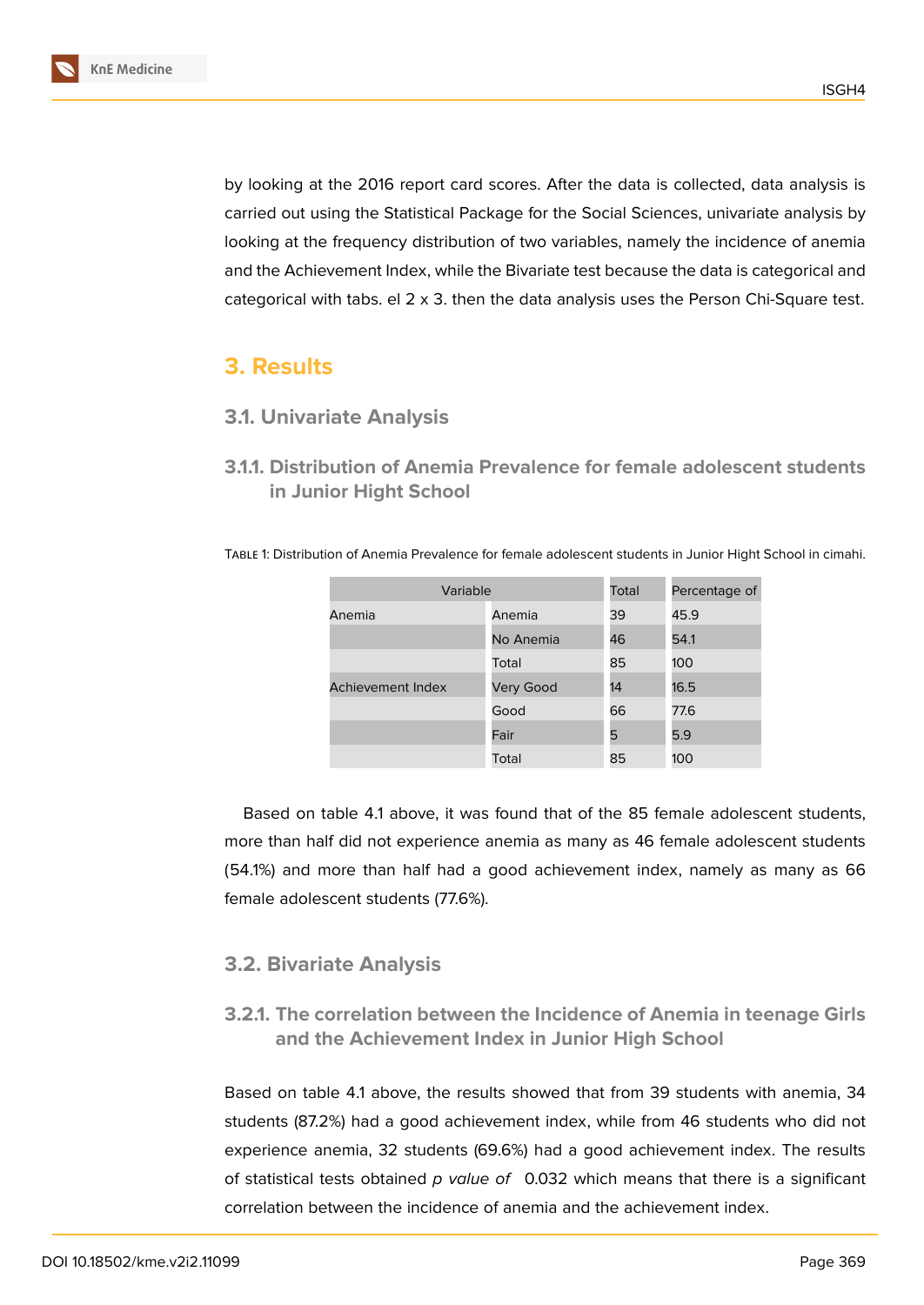| <b>Hb Status</b> | Achievement Index |           |      |      |      |     | Total |     | o value |
|------------------|-------------------|-----------|------|------|------|-----|-------|-----|---------|
|                  |                   | Very Good | Good |      | Fair |     |       |     |         |
|                  | N                 | %         | N    | %    | N    | %   | N     | %   |         |
| Anemia           | $\overline{2}$    | 5.1       | 34   | 87.2 | 3    | 7.7 | 39    | 100 | 0.032   |
| No Anemia        | 12                | 26.1      | 32   | 69.6 | 2    | 4.3 | 46    | 100 |         |
| Total            | 10                | 11.8      | 75   | 88.2 | 5    | 5.9 | 85    | 100 |         |

Table 2: Distribution of the correlation between the Incidence of Anemia in Young Women and the Achievement Index in Junior High School in Cimahi.

*Source: Primary Data Research Results in 2017*

# **4. Discussion**

### **4.1. Distribution of Anemia Prevalence in Female Adolesence student in Junior High School**

Based on Table 4.1, it can be seen that from 85 respondents, 46 respondents (54.1%) did not have anemia, so there were less than half of them who had anemia. Although a small number of young female students have anemia, the condition of anemia greatly affects the activities of female adolesence students which is a period of growth and development and a transitional period where there is a change from childhood to early adolescence with Puberty (Menstruation), and also during puberty. During this growth period, young female students need adequate nutritional intake, but psychologically they have problems with body image, so they do more diets to maintain their appearance [4]. These results are in line with the research by [5] on the "Relationship of Menstruation Length with the Incidence of Anemia in Adolescent Girls". This is also in accordance with the theory [1] that one of the factors that influence the occurrence of anemia is i[na](#page-5-3)dequate iron intake, inhibition of iron absorpti[on](#page-5-4), persistent blood loss/menstruation, more iron needs, chronic disease and increased blood pressure. iron requirements. Another factor t[ha](#page-5-0)t affects the number of young women who experience anemia is because the iron needs of a young woman are 3 times greater than the iron need of a teenage boy where in adolescent girls experience heavy menstruation causes iron loss of about 1.3 mg per day during menstruation [6].

Whereas, the distribution of the Achievement Index for Famela Adolescense student in Junior High Schools in Cimahi

The achievement index based on the res[ul](#page-5-5)ts of the study shows that more than half of the respondents who have a learning achievement index in the good category are 66 respondents (77.6%) while students who have a poor achievement index are 5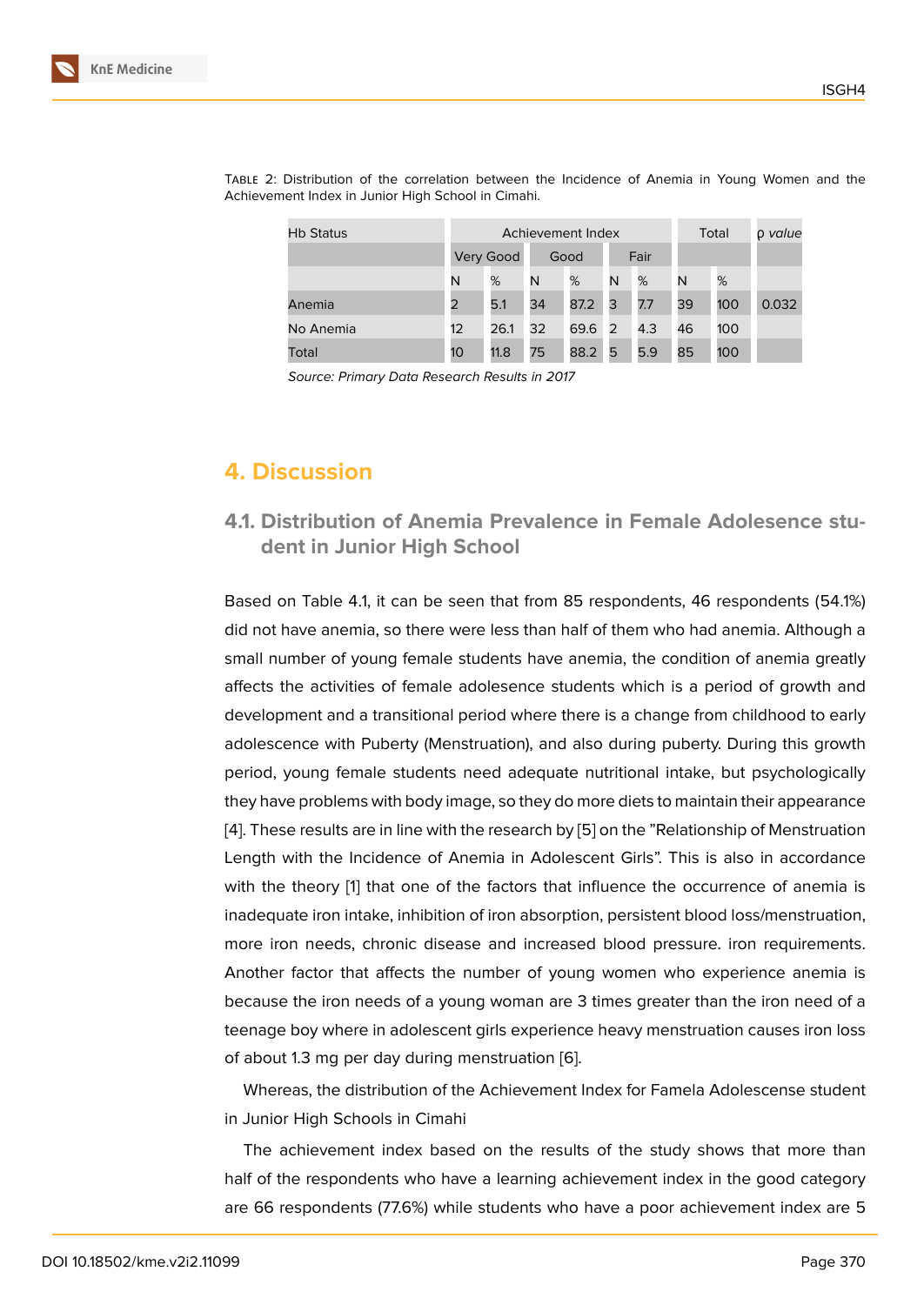respondents (5.9%). even though there are only 5 female Adolescence students, for these Adolescens it becomes a problem and requires attention.

These results are in line with the research [7], which states that there is a positive and significant effect between attention span on student achievement with a t-value of 4.156 and a sig. t 0.007 is smaller than (0.05). and it is concluded that low learning ability and attention can affect children's achie[ve](#page-5-6)ment index in school.

### **4.2. The Relationship between the Prevalence of Anemia in Young Women and the Achievement Index in Junior High School**

Based on the results of the analysis in table 4.2, it is known that from a total of 85 female adolescent students who have anemia, there are 3 students who have sufficient achievement index, and 2 students who are not anemic have sufficient achievement index. but the results of statistical tests obtained indicate that there is a relationship between the incidence of anemia in adolescent girls with achievement index (p-value  $= 0.032 < (0.05)$ .

The results of the study show that not all who have anemia have a sufficient/less achievement index. These results are in line with the research conducted [8] the results of her research show that of the 14 respondents with low hemoglobin levels, there are 11 respondents who have good learning achievements and 3 respondents have poor learning achievements. and also supported by the results of [9] the [re](#page-5-7)sults of his research show that there are 29 respondents who are anemic with 12 respondents having good learning achievements, while 17 have poor learning achievements, from 41 respondents who are not anemic, 30 respondents have good lear[ni](#page-5-8)ng achievements. , the remaining 11 respondents have poor learning achievement. Based on the results of Chi Square analysis ( $x^2$  = 7.153 with p = 0.007) concluded that there is a relationship between hemoglobin levels and student achievement.

This is in accordance with the results of research, where anemia affects the achievement of the achievement index by affecting the attention span during lessons due to the lack of oxygen intake carried by the blood to the brain, resulting in decreased learning achievement. There are students who are not anemic but have low achievement, this is because there are other factors, namely learning facilities, teaching performance and interest and motivation [10]